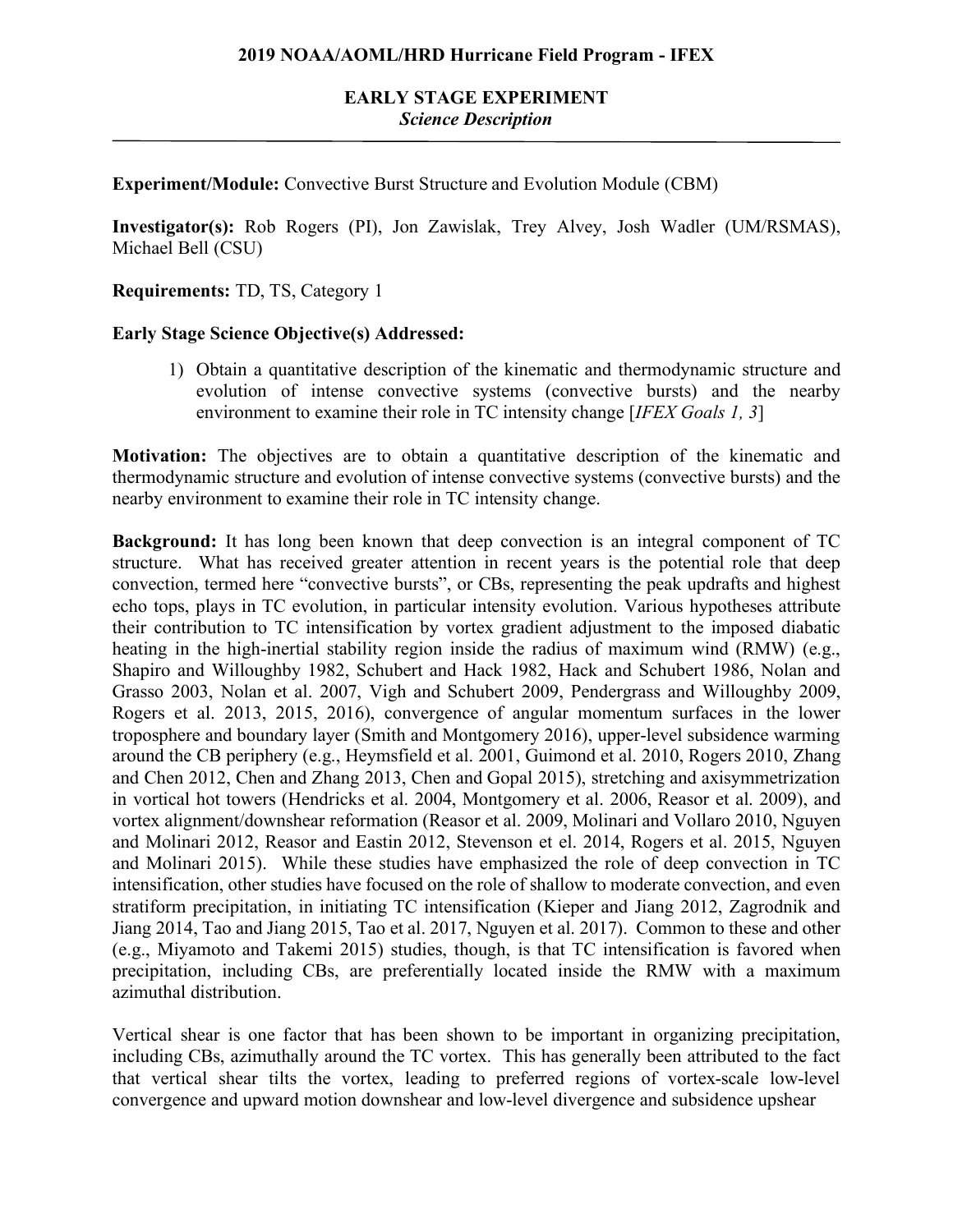#### **EARLY STAGE EXPERIMENT** *Science Description*

(Jones 1995, Bender 1997, Frank and Ritchie 2001, Black et al. 2002, Corbosiero and Molinari 2003, Rogers et al. 2003, Braun et al. 2006, Wu et al. 2006, Reasor et al. 2009, Reasor and Eastin 2012, Reasor et al. 2013, Dolling and Barnes 2014, DeHart et al. 2014). Recent composite studies of vortices in shear using airborne Doppler radar have shown that the shear-induced circulations are maximized downshear right (DSR) (low-level convergence/upward motion) and upshear left (USL) (low-level divergence/downward motion) (Reasor et al. 2013, DeHart et al. 2014). A similar composite methodology has been performed in a CB-relative coordinate system (Wadler et al. 2017). This study found that the peak updraft magnitude and altitude for CBs was minimized DSR, consistent with the notion that this is the quadrant where CBs are initiated. Peak updraft magnitude and altitude increase in the DSL quadrant, as the CBs mature, and they reach their highest and strongest values USL. A similar shear-relative azimuthal relationship was found for echo top height. Significantly, when stratifying TCs by intensity change, it was found that the most significant differences in CB structure between intensifying and non-intensifying TCs were located in the USL quadrant. Intensifying TCs have CBs with stronger peak updrafts, at a higher altitude, with higher echo tops in the USL quadrant than non-intensifying TCs. This relationship suggests that the structure and evolution of CBs, which are to some extent a function of the local environment from which they initiate downshear and mature upshear -- including convective available potential energy, midlevel humidity, and subsidence upshear (Zawislak et al. 2016, Rogers et al. 2016, Nguyen et al. 2017) -- is an important factor to consider in assessing the potential for a TC to intensify.

It should be noted that the above descriptions presume that CBs do translate downwind, i.e., upshear. However, in some situations, mostly revealed from modeling studies (Munsell et al. 2017, Chen et al. 2017), CBs can remain "trapped" on the downshear side. In fact, cases where the CBs remain downshear were more likely to be associated with non-intensifying periods of TC evolution. This is consistent with the notion of greater azimuthal symmetry of diabatic heating being associated with TC intensification. CBs propagating into the upshear quadrants may also be related to a greater likelihood of vortex alignment, as revealed in the observational analysis of Hurricane Earl (2010; Rogers et al. 2015) and a WRF-ARW ensemble forecast of Edouard (2014; Munsell et al. 2017).

As a CB matures it transitions to predominately stratiform precipitation characterized by different microphysical processes than during the active phase of convection (Houze 1997). Ice processes such as vapor deposition and aggregation take on a more dominant role as vertical motions become weaker, and evaporation below the melting level also becomes important. Dynamically, the shift from active convection with strong low-level convergence and vortex stretching to stratiform convection with mid-level convergence and low-level divergence has an impact on the vortex intensification (Bell and Montgomery 2019), and may also play an important role in secondary eyewall formation (Didlake et al. 2018). In an early stage TC, the transition from a CB to stratiform may occur in roughly the same location, but as the rotational wind speeds intensify the transition can occur cyclonically downwind (Didlake and Houze 2013, Foerster et al. 2014). The microphysical processes involved in this transition must be parameterized in high-resolution models but not well-understood in the TC environment (Feng and Bell 2018).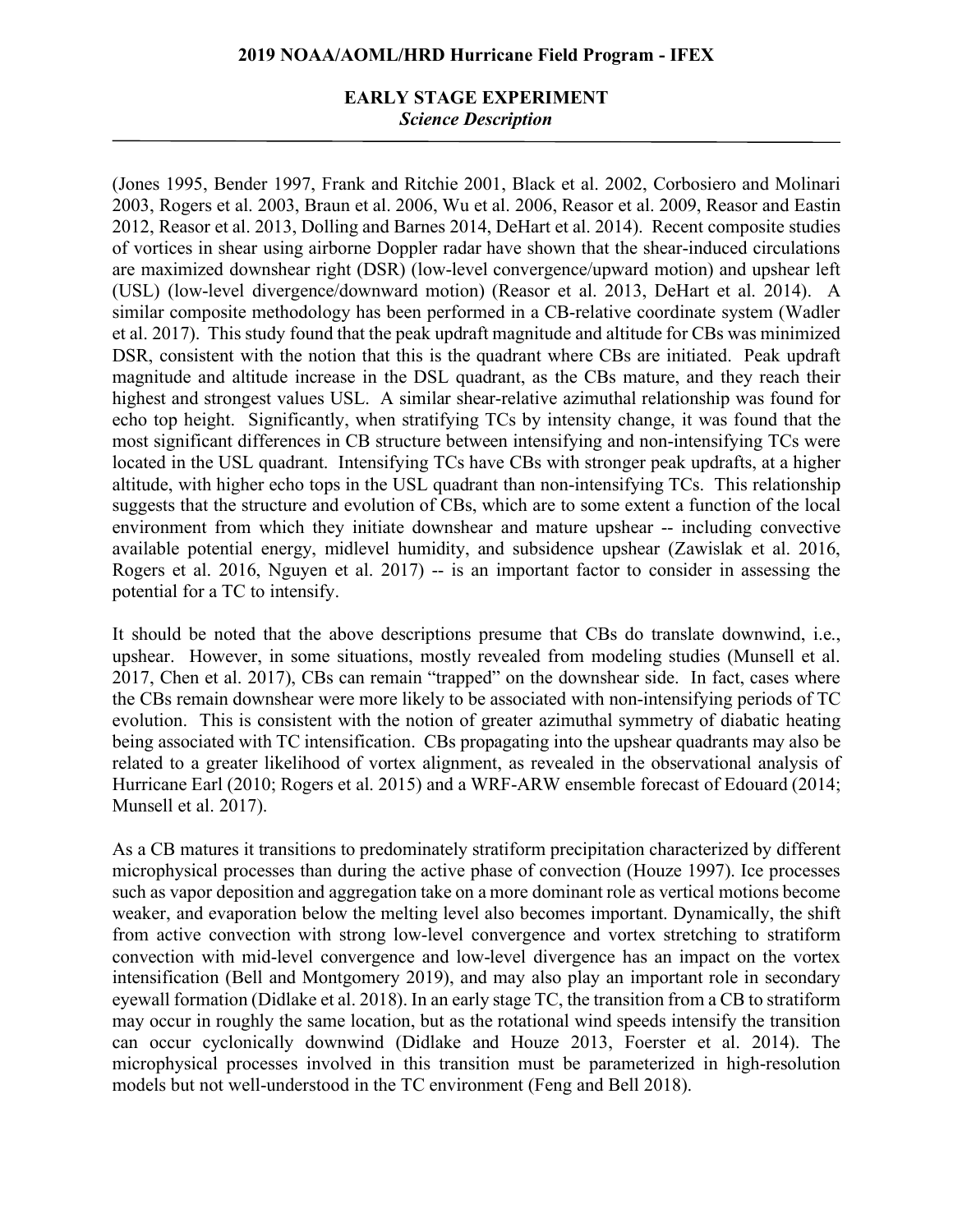The results described above are valid for composites of many different CBs from many different TCs. They therefore lack the temporal continuity needed to measure the structure of specific individual (or groups of) CBs, and how they evolve in a shear-relative sense. The purpose of this module is to repeatedly sample individual (or groups of) CBs to provide this temporal continuity.

**Hypotheses:** The following hypotheses will guide the sampling strategies for CBs. One set of hypotheses is for CBs that translate downwind/upshear, the other set is for CBs that remain confined downshear:

1. CBs are preferentially initiated in the DSR quadrant; as such, the updraft maxima are likely to be weaker and at a lower altitude in this quadrant;

## *For CBs translating downwind/upshear:*

- 2. Traveling downwind into the DSL quadrant, peak updrafts will strengthen and be located at a higher altitude;
- 3. The strength of the CB in the USL quadrant (as measured by strength and height of peak updraft and echo top height relative to the DSL quadrant) will vary depending on the local, vortex-scale environment of the convection. This environment includes midlevel humidity, strength of subsidence upshear, and sea surface temperature (and CAPE) on the downshear side of the TC;
- 4. If the CB strength USL is higher (lower) than DSL, the TC will intensify (not intensify).

## *For CBs remaining confined downshear:*

- 5. The structural evolution will follow a similar path to those CBs translating downwind/upshear; i.e., updraft peaks beginning in lower to middle troposphere, then ascending with time before transitioning to stratiform becoming dominated by downdrafts and collapse while remaining downshear
- 6. TC will not intensify

**Aircraft Pattern/Module Descriptions (see** *Flight Pattern* **document for more detailed information):** This is a stand-alone module that takes 1-2 h to complete. Execution is dependent on system attributes, aircraft fuel and weight restrictions, and proximity to operations base. It can be flown separately within a mission designed to study local areas of convection or at the end of one of the survey patterns. Once a local area of intense convection is identified, the P-3 will transit at altitude (10-12 kft) to the nearest point just outside of the convective cores and sample the convective area. The sampling pattern will be a series of inbound/outbound radial penetrations or bowtie patterns (when sampling a CB near the radius of maximum wind of a tropical storm or hurricane). If the CB is at or near the RMW, repeated sampling can allow for a following of the burst around the storm. This is especially useful to sample the structural evolution of the burst as it moves around the storm. If the CB remains confined to the downshear side of the TC rather than translate upshear, the pattern should still be flown. If the CB has transitioned to stratiform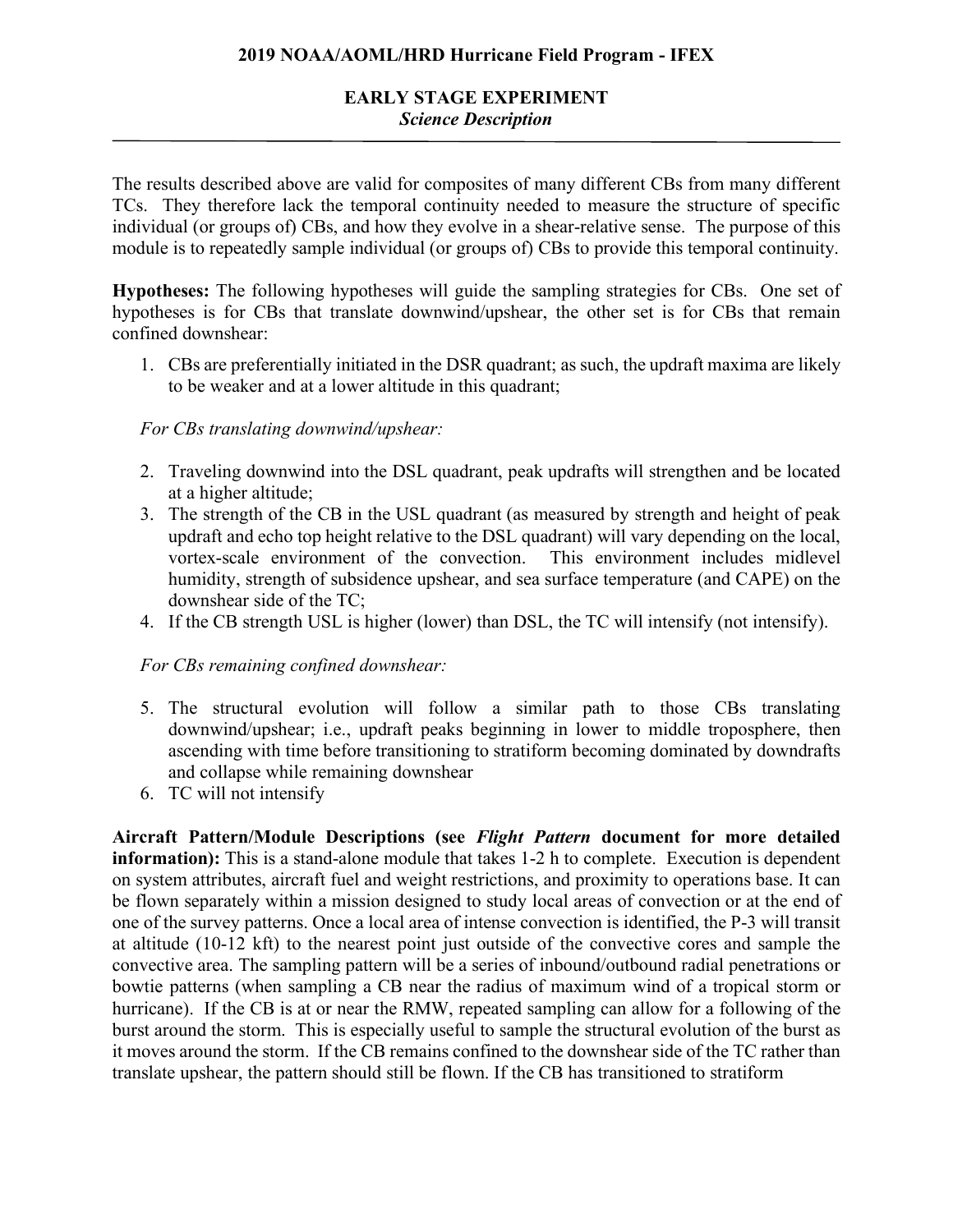convection and is located at a larger radius, a spiral ascent and descent can be made to obtain direct hydrometeor measurements with the P-3 cloud and precipitation probes.

**Links to Other Early Stage Experiments/Modules:** CBM can be flown in conjunction with the following *Early Stage* experiments: AIPEX, TDR Experiment, Synoptic Flow Experiment, and NESDIS JPSS Satellite Validation Experiment.

**Analysis Strategy:** Radar analyses will be performed for each radial pass through the CB, preferentially with a temporal spacing of 30 minutes or less. These analyses will provide highfrequency observations of the structure of the CB, as measured by the peak updraft magnitude and altitude and echo top heights. Additionally, the full spectrum of vertical velocity associated with each radar analysis will be evaluated using contoured frequency by altitude diagrams (CFADs; Yuter and Houze 1995) to obtain a more complete picture of the updraft and downdraft structure and evolution of the CB. Ideally a CB will be flown beginning with its initiation (likely to be downshear) and then followed around the storm as it travels through the downwind quadrants and into the upshear quadrants (or continuously sampled on the downshear side if it remains confined there). If the CB transitions to stratiform then cloud and precipitation probe data will document the hydrometeor characteristics in the stratiform transition of the CB, along with in situ measurements of vertical velocity and thermodynamic information. Dropsondes released at the starting and ending points of each radial leg will document the thermodynamic structure of the boundary layer radially bracketing the CB. A higher altitude dropsonde release at the apex of any spiral ascents will provide a deeper profile of thermodynamic structure.

Optimally, the G-IV will be flying in the storm to provide deep-layer humidity profiles around the storm in addition to the P-3 dropsondes. If spiral ascents are performed at larger radii in range of the G-IV radar then the in situ and radar data can be synthesized to provide a more complete picture of the stratiform cloud dynamics. If the G-IV is not available, the module could still be flown to examine the evolution using the Doppler radar and boundary layer thermodynamics from the P-3 dropsondes.

In addition to the observational analysis described above, the high-resolution data collected in this module is planned to be embedded within the typical Hurricane Ensemble Data Assimilation System (HEDAS; e.g., Aksoy et al. 2013) framework to carry out storm-scale data assimilation that focuses specifically on the high-resolution analysis of the identified intense convective region. With current technology, a smaller domain with 1-km grid spacing will be nested within the HEDAS 3-km analysis domain, where the data will be assimilated for the duration of its collection (1-2 hours, at 5-10 min intervals). This is a typical setup that has been traditionally used in continental storm-scale radar data assimilation applications and has been shown to be effective to obtain realistic storm structures in analyses and short-range forecasts. With such high-resolution analyses, we hope to be able to obtain fully three-dimensional model representations of the observed convective regions for more detailed investigation, as well as investigate their shortrange predictability. In an observing system experiment (OSE) mode, various assimilation experiments can also be devised to investigate hypothetical scenarios for how an observed convective region could interact with the surrounding vortex and impact its evolution. Dropsonde, superobbed Doppler, flight-level, and SFMR data will be transmitted over the GTS and assimilated in real time; full Doppler analyses and lower fuselage imagery will be available post-flight.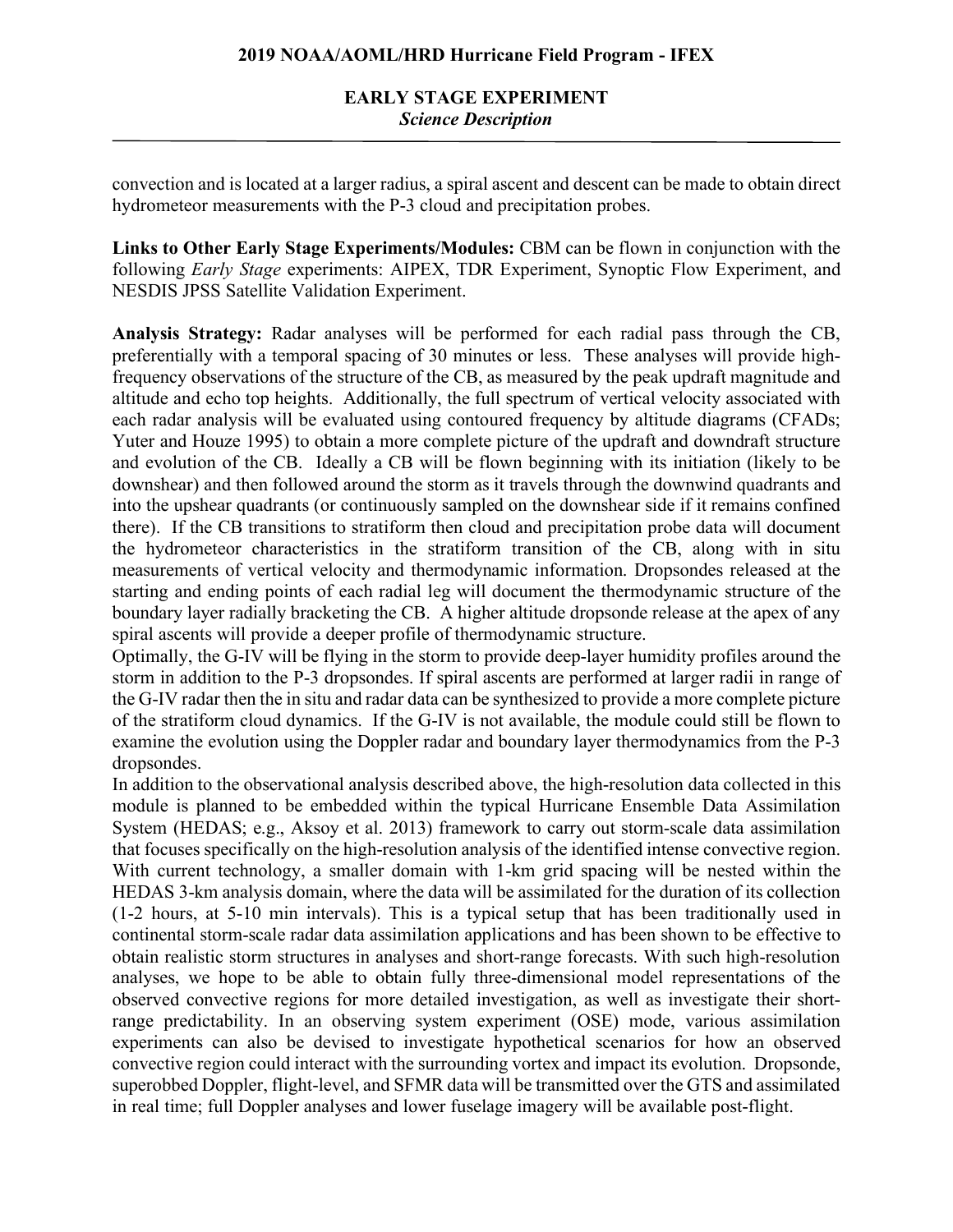#### **References:**

- Aksoy, A., S. D. Aberson, T. Vukicevic, K. J. Sellwood, S. Lorsolo, and X. Zhang (2013), Assimilation of high-resolution tropical cyclone observations with an ensemble Kalman filter using NOAA/AOML/HRD's HEDAS: Evaluation of the 2008–11 vortex-scale analyses, *Mon. Wea. Rev.*, **141**, 1842–1865, doi: http://dx.doi.org/10.1175/MWR-D-12-00194.1.
- Bell, M. M., and M. T. Montgomery, 2019: Mesoscale Processes During the Genesis of Hurricane Karl (2010). *J. Atmos. Sci., in press.*
- Bender, M. A., 1997: The effect of relative flow on the asymmetric structure in the interior of hurricanes. *J. Atmos. Sci*., **54**, 703–724, doi:10.1175/1520- 0469(1997)054<0703:TEORFO>2.0.CO;2.
- Black, M. L., J. F. Gamache, F. D. Marks, C. E. Samsury, and H. E. Willoughby, 2002: Eastern Pacific Hurricanes Jimena of 1991 and Olivia of 1994: The effect of vertical shear on structure and intensity. *Mon. Wea. Rev*., **130**, 2291–2312, doi:10.1175/1520- 0493(2002)130<2291:EPHJOA>2.0.CO;2.
- Braun, S. A., M. T. Montgomery, and Z. Pu, 2006: High-resolution simulation of Hurricane Bonnie (1998). Part I: The organization of eyewall vertical motion. *J. Atmos. Sci*., **63**, 19–42, doi:10.1175/JAS3598.1.
- Chen, H., and S. G. Gopalakrishnan, 2015: A study on the asymmetric rapid intensification of Hurricane Earl (2010) using the HWRF system. *J. Atmos. Sci*., **72**, 531–550, doi:10.1175/JAS-D-14-0097.1.
- Chen, H., and D. L. Zhang, 2013: On the rapid intensification of Hurricane Wilma (2005). Part II: Convective bursts and the upper-level warm core. *J. Atmos. Sci*., **70**, 146–162, doi:10.1175/JAS-D-12-062.1.
- Chen, H., S. Gopalakrishnan, J.A. Zhang, R.F. Rogers, Z. Zhang, and V. Tallapragada, 2017: Use of HWRF ensembles for providing improved understanding of hurricane RI problem: Case study of Hurricane Edouard (2014). *J. Atmos. Sci*., in review.
- Corbosiero, K. L., and J. Molinari, 2003: The relationship between storm motion, vertical wind shear, and convective asymmetries in tropical cyclones. *J. Atmos. Sci*., **60**, 366–376, doi:10.1175/1520-0469(2003)060<0366:TRBSMV>2.0.CO;2.
- DeHart, J. C., R. A. Houze Jr., and R. F. Rogers, 2014: Quadrant distribution of tropical cyclone inner-core kinematics in relation to environmental shear. *J. Atmos. Sci*., **71**, 2713–2732, doi:10.1175/JAS-D-13-0298.1.
- Didlake, A. C., and R. A. Houze, 2013: Dynamics of the stratiform sector of a tropical cyclone rainband. *J. Atmos. Sci*, **70**, 1891–1911.
- Didlake, A.C., P.D. Reasor, R.F. Rogers, and W. Lee, 2018: Dynamics of the Transition from Spiral Rainbands to a Secondary Eyewall in Hurricane Earl (2010). *J. Atmos. Sci.,* **75**, 2909– 2929, https://doi.org/10.1175/JAS-D-17-0348.1
- Dolling, K., and G. M. Barnes, 2014: The evolution of Hurricane Humberto (2001). *J. Atmos. Sci*., **71**, 1276–1291, doi:10.1175/JAS-D-13-0164.1.
- Feng, Y.-C., and Bell, M. M, 2018: "Microphysical characteristics of an asymmetric eyewall in major Hurricane Harvey (2017)". *Geophys. Res. Lett., doi: 10.1029/2018gl080770.*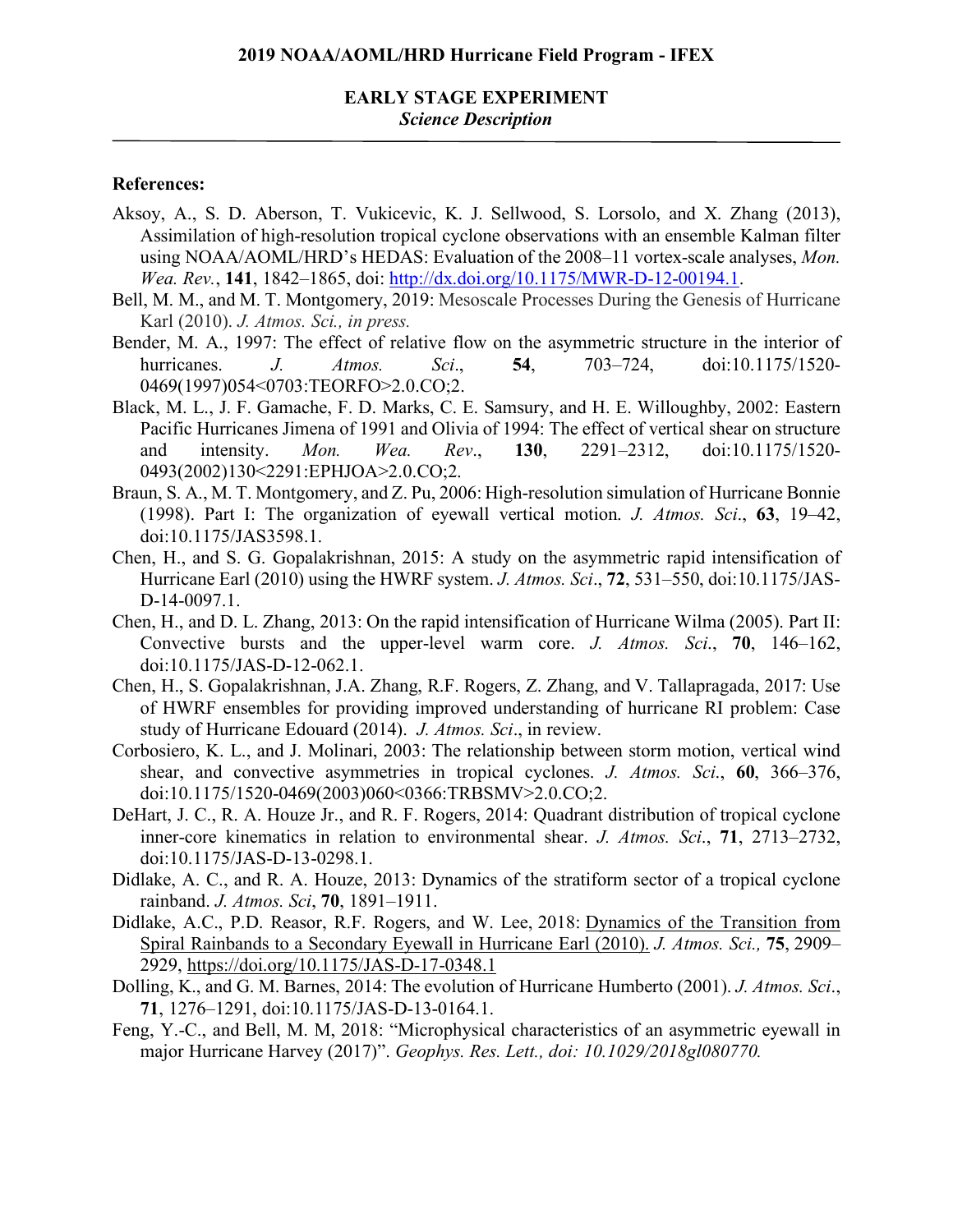## **EARLY STAGE EXPERIMENT** *Science Description*

- Frank, W. M., and E. A. Ritchie, 2001: Effects of vertical wind shear on the intensity and structure of numerically simulated hurricanes. *Mon. Wea. Rev*., **129**, 2249–2269, doi:10.1175/1520- 0493(2001)129<2249:EOVWSO>2.0.CO;2.
- Foerster, A. M., M. M. Bell, P. A. Harr, and S. C. Jones, 2014: Observations of the eyewall structure of Typhoon Sinlaku (2008) during the transformation stage of extratropical transition. *Mon. Wea. Rev.*, **142**, 3372–3392.
- Guimond, S. R., G. M. Heymsfield, and F. J. Turk, 2010: Multiscale observations of Hurricane Dennis (2005): The effects of hot towers on rapid intensification. *J. Atmos. Sci*., **67**, 633–654, doi:10.1175/2009JAS3119.1.
- Hack, J. J., and W. H. Schubert, 1986: Nonlinear response of atmospheric vortices to heating by organized cumulus convection. *J. Atmos. Sci*., **43**, 1559–1573, doi:10.1175/1520- 0469(1986)043<1559:NROAVT>2.0.CO;2.
- Hendricks, E. A., M. T. Montgomery, and C. A. Davis, 2004: The role of "vortical" hot towers in the formation of Tropical Cyclone Diana (1984). *J. Atmos. Sci*., **61**, 1209–1232, doi:10.1175/1520-0469(2004)061<1209:TROVHT>2.0.CO;2.
- Heymsfield, G. M., J. B. Halverson, J. Simpson, L. Tian, and T. P. Bui, 2001: ER-2 Doppler radar investigations of the eyewall of Hurricane Bonnie during the Convection and Moisture Experiment-3. *J. Appl. Meteor*., **40**, 1310–1330, doi:10.1175/1520- 0450(2001)040<1310:EDRIOT>2.0.CO;2.
- Houze, R. A., 1997: Stratiform precipitation in regions of convection: A meteorological paradox? *Bull. Amer. Meteor. Soc.*, **78**, 2179–2196.
- Jones, S. C., 1995: The evolution of vortices in vertical shear. I: Initially barotropic vortices. *Quart. J. Roy. Meteor. Soc*., **121**, 821–851, doi:10.1002/qj.49712152406.
- Kieper, M. E., and H. Jiang, 2012: Predicting tropical cyclone rapid intensification using the 37 GHz ring pattern identified from passive microwave measurements. *Geophys. Res. Lett*., **39**, L13804, doi:10.1029/2012GL052115.
- Miyamoto, Y., and T. Takemi, 2015: A triggering mechanism for rapid intensification of tropical cyclones. *J. Atmos. Sci*., **72**, 2666–2681, doi:10.1175/JAS-D-14-0193.1.
- Molinari, J., and D. Vollaro, 2010: Rapid intensification of a sheared tropical storm. *Mon. Wea. Rev*., **138**, 3869–3885, doi:10.1175/2010MWR3378.1.
- Montgomery, M. T., M. Nicholls, T. Cram, and A. Saunders, 2006: A "vortical" hot tower route to tropical cyclogenesis. *J. Atmos. Sci*., **63**, 355–386, doi:10.1175/JAS3604.1.
- Munsell, E.B., F. Zhang, J.A. Sippel, S.A. Braun, and Y. Weng, 2017: Dynamics and Predictability of the Intensification of Hurricane Edouard (2014). *J. Atmos. Sci*., **74**, 573–595, doi: 10.1175/JAS-D-16-0018.1.
- Nguyen, L. T., and J. Molinari, 2012: Rapid intensification of a sheared, fast-moving hurricane over the Gulf Stream. *Mon. Wea. Rev*., **140**, 3361–3378, doi:10.1175/MWR-D-11-00293.1.
- Nguyen, L. T., and J. Molinari, 2015: Simulation of the downshear reformation of a tropical cyclone. *J. Atmos. Sci*., **72**, 4529–4551, doi:10.1175/JAS-D-15-0036.1.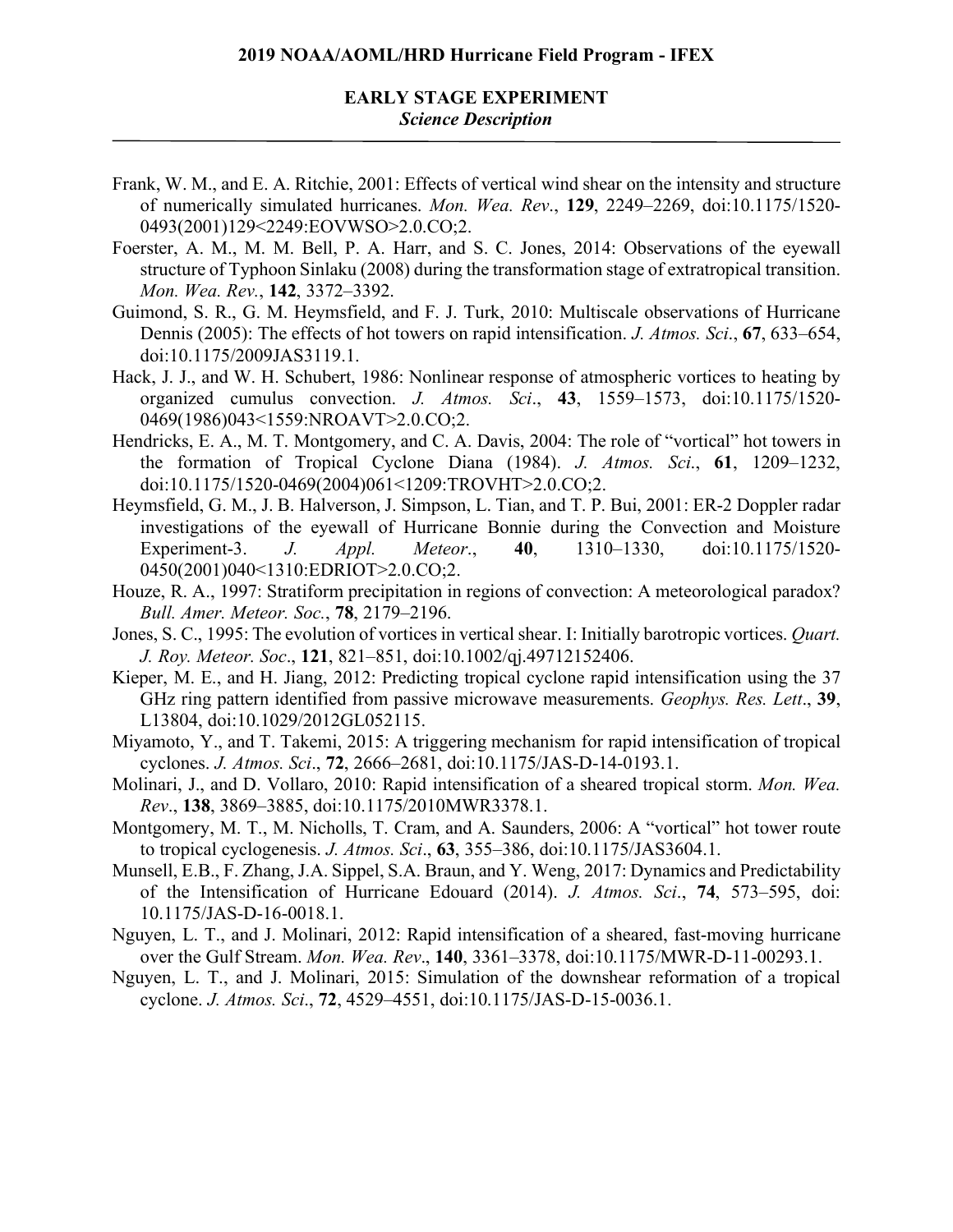#### **EARLY STAGE EXPERIMENT** *Science Description*

- Nguyen, L.T., R.F. Rogers, and P.D. Reasor, 2017: Thermodynamic and kinematic influences on precipitation symmetry in sheared tropical cyclones: Bertha and Cristobal (2014). *Mon. Wea. Rev*., in review.
- Nolan, D. S., and L. D. Grasso, 2003: Nonhydrostatic, three-dimensional perturbations to balanced, hurricane-like vortices. Part II: Symmetric response and nonlinear simulations. *J. Atmos. Sci*., **60**, 2717–2745, doi:10.1175/1520-0469(2003)060<2717:NTPTBH>2.0.CO;2.
- Nolan, D. S., Y. Moon, and D. P. Stern, 2007: Tropical cyclone intensification from asymmetric convection: Energetics and efficiency. *J. Atmos. Sci*., **64**, 3377–3405, doi:10.1175/JAS3988.1.
- Pendergrass, A. G., and H. E. Willoughby, 2009: Diabatically induced secondary flows in tropical cyclones. Part I: Quasi-steady forcing. *Mon. Wea. Rev*., **137**, 805–821, doi:10.1175/2008MWR2657.1.
- Reasor, P. D., and M. D. Eastin, 2012: Rapidly intensifying Hurricane Guillermo (1997). Part II: Resilience in shear. *Mon. Wea. Rev*., **140**, 425–444, doi:10.1175/MWR-D-11-00080.1.
- Reasor, P. D., M. D. Eastin, and J. F. Gamache, 2009: Rapidly intensifying Hurricane Guillermo (1997). Part I: Low-wavenumber structure and evolution. *Mon. Wea. Rev*., **137**, 603–631, doi:10.1175/2008MWR2487.1.
- Reasor, P. D., R. F. Rogers, and S. Lorsolo, 2013: Environmental flow impacts on tropical cyclone structure diagnosed from airborne Doppler radar composites. *Mon. Wea. Rev*., **141**, 2949– 2969, doi:10.1175/MWR-D-12-00334.1.
- Rogers, R.F., 2010: Convective-scale structure and evolution during a high-resolution simulation of tropical cyclone rapid intensification. *J. Atmos. Sci*., **67**, 44–70, doi:10.1175/2009JAS3122.1.
- Rogers, R., S. S. Chen, J. E. Tenerelli, and H. E. Willoughby, 2003: A numerical study of the impact of vertical shear on the distribution of rainfall in Hurricane Bonnie (1998). *Mon. Wea. Rev*., **131**, 1577–1599, doi:10.1175//2546.1.
- Rogers, R., P. D. Reasor, and S. Lorsolo, 2013: Airborne Doppler observations of the inner-core structural differences between intensifying and steady-state tropical cyclones. *Mon. Wea. Rev*., **141**, 2970–2991, doi:10.1175/MWR-D-12-00357.1.
- Rogers, R., P. D. Reasor, and J. A. Zhang, 2015: Multiscale structure and evolution of Hurricane Earl (2010) during rapid intensification. *Mon. Wea. Rev*., **143**, 536–562, doi:10.1175/MWR-D-14-00175.1.
- Rogers, R.F., J.A. Zhang, J. Zawislak, H. Jiang, G.R. Alvey III, E.J. Zipser, and S.N. Stevenson, 2016: Observations of the structure and evolution of Hurricane Edouard (2014) during intensity change. Part II: Kinematic structure and the distribution of deep convection. *Mon. Wea. Rev*., **144**, 3355-3376.
- Schubert, W. H., and J. J. Hack, 1982: Inertial stability and tropical cyclone development. *J. Atmos. Sci*., **39**, 1687–1697, doi:10.1175/1520-0469(1982)039<1687:ISATCD>2.0.CO;2.
- Shapiro, L. J., and H. E. Willoughby, 1982: The response of balanced hurricanes to local sources of heat and momentum. *J. Atmos. Sci*., **39**, 378–394, doi:10.1175/1520- 0469(1982)039<0378:TROBHT>2.0.CO;2.
- Smith, R. K., and M. T. Montgomery, 2016: The efficiency of diabatic heating and tropical cyclone intensification. *Quart. J. Roy. Meteor. Soc*., **142**, 2081–2086, doi:10.1002/qj.2804.